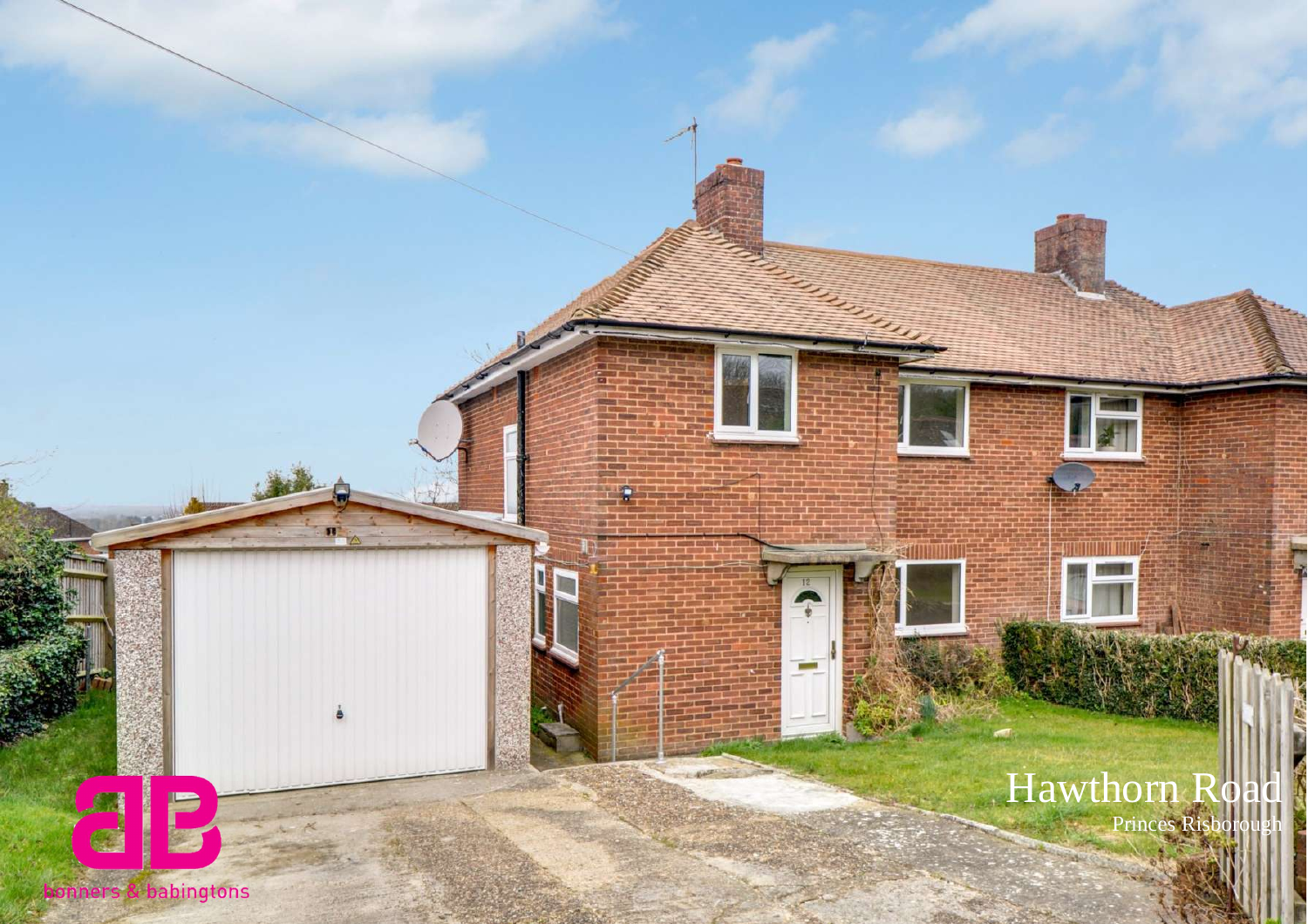## Hawthorn Road, Princes Risborough HP27 0BT

## Offers in Excess of £435,000

Enjoying elevated views over Princes Risborough and beyond a three bedroom semi-detached home which is in need of some improvement. The property has a kitchen dining room, living room, large west facing rear garden and its own drive to a detached garage. It also has gas central heating.

Constructed in the late 1940`s early 50`s this pleasant home is positioned on the last road out of Princes Risborough so the Ridgeway and wonderful Chilterns countryside are very close to hand. The pretty market town of Princes Risborough is again close by so one has the benefit of both worlds.

Planning approval has been granted for construction of a single story front extension and part single, part two storey side/rear extension. This would create a fourth bedroom and family bathroom. Internal viewing strongly recommended.

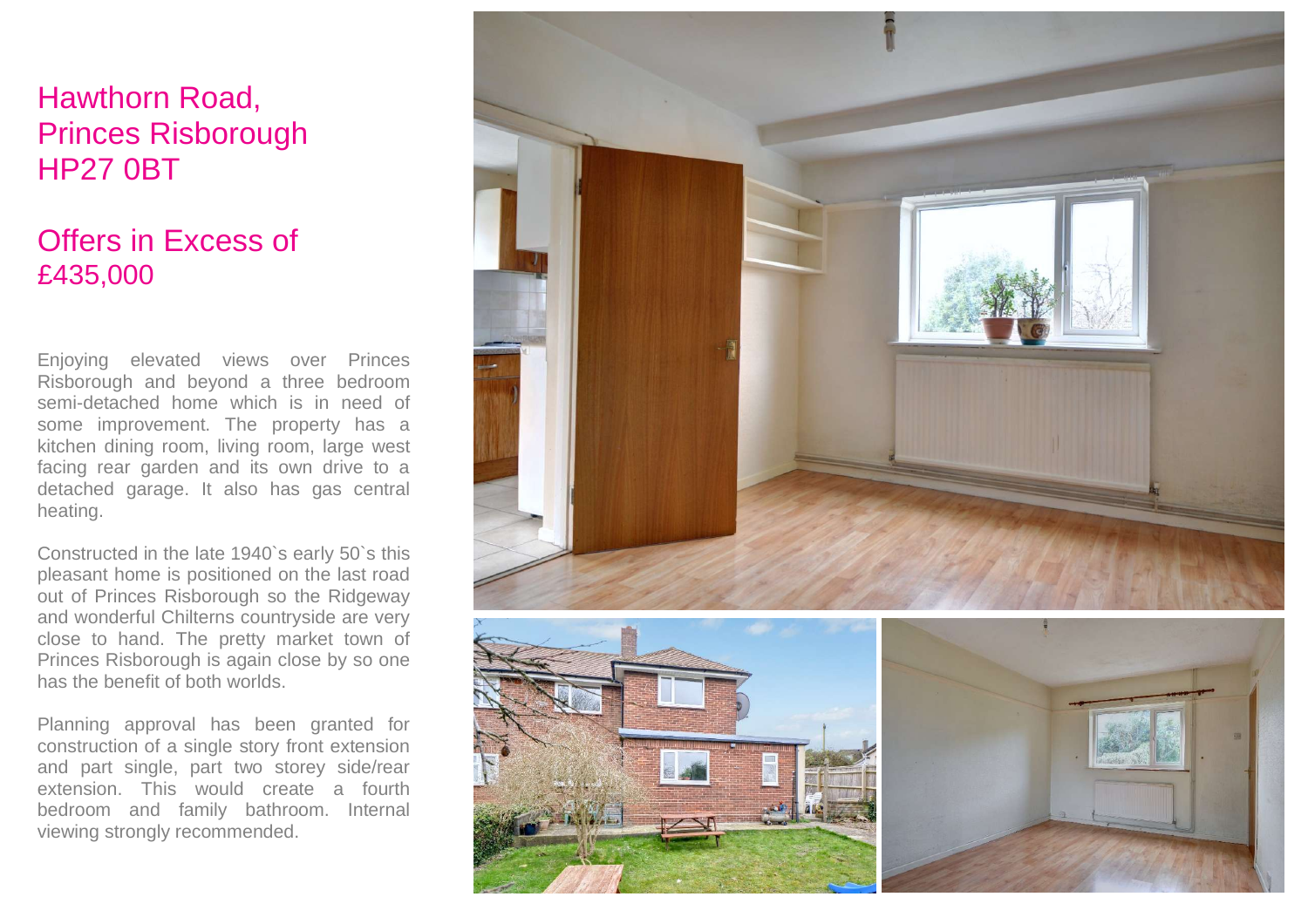









Internal viewing strongly recommended.

## Princes Risborough

The attractive market town of Princes Risborough offers a post office, a leisure centre and a good range of local shops including a Tesco, Marks & Spencer Simply Food and Costa Coffee.

Further, more comprehensive leisure and shopping facilities can be found in High Wycombe, Aylesbury and Oxford all within easy reach. Excellent schooling is provided locally with a good choice of private and state schools close by including grammar schools in High Wycombe and Aylesbury. There is access to the M40 motorway for London and the Midlands just 6 miles away (J6) and Princes Risborough station offers an excellent main line rail service to London (Marylebone - 36

minutes) and the